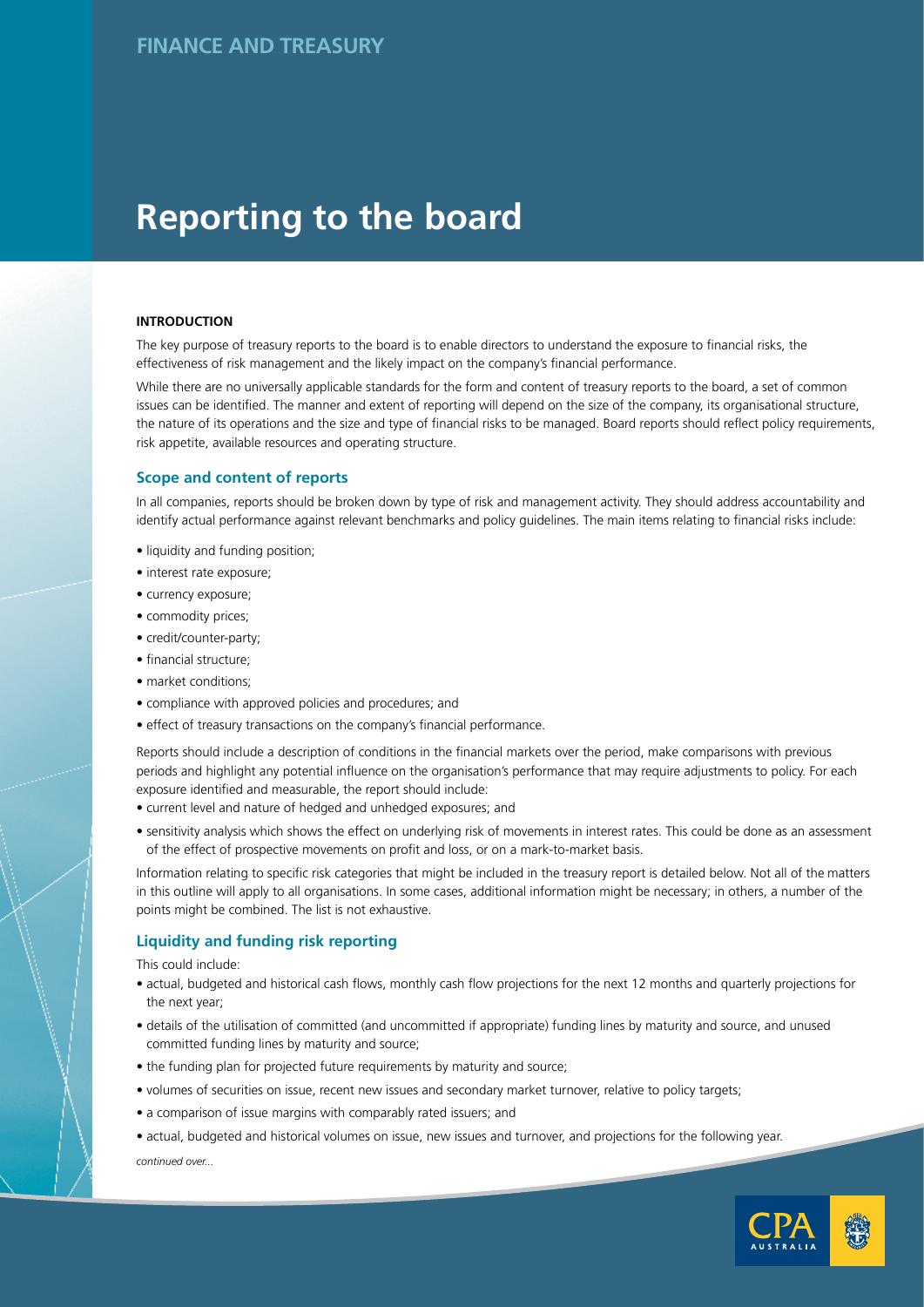#### **Interest rate risk reporting**

Interest rate risk reporting could include:

- the weighted average interest rate and term structure of the organisation's liabilities before and after the effect of any hedging transactions and, if appropriate, the match with the assets they support or the risk-neutral profile established by policy. For ease of reference, this schedule might also set out the policy specifications for interest rate and term-matching purposes together with comparative data (e.g. the position at the same time in the previous year), budgets and projections;
- a summary of transactions or instrument categories in defined terms and the nature of any open or unhedged positions;
- a comparison of the organisation's weighted average interest rates with equivalent actual market rates; and
- a performance comparison of actual debt cost relative to the risk-neutral benchmark.

#### **Foreign exchange risk reporting**

Foreign exchange risk reporting could include:

- current and projected foreign exchange exposures, without taking into account hedging transactions or positions, by currency and type (e.g. translation);
- net foreign exchange exposure after hedging cover or offsets from natural positions (subject to accounting and taxation clearance) and financial market transactions. This should include a comparison with board policy on foreign exchange risk;
- a summary of foreign exchange hedging activity, by transaction type;
- budgeted and actual historical and current exchange rates relevant to the organisation's operations; and
- "What-if" scenarios to help directors understand the implications of the organisation's position.

#### **Commodity price risk reporting**

Commodity price risk reporting could include:

- current and projected commodity price exposures by type before taking any hedging transactions into account;
- net commodity price exposure positions after hedging cover or offsets, compared with board policy requirements;
- a summary of commodity price hedging activity;
- budgeted and actual historical and current commodity prices relevant to the organisation's operations; and
- stress testing of commodity prices on the organisation's financial position.

### **Credit risk reporting**

Credit risk reporting could include:

- peak settlement or delivery exposures against approved limits, and
- any outstanding transactions in excess of policy limits and any counter-party defaults, with an explanation of the current status.

#### **Financial structure reporting**

Financial structure reporting could include:

- current balances of issued capital, capital reserves, revenue reserves, subordinated debt, current borrowings, long-term borrowings and unused committed facilities and forecast movements;
- costs incurred in servicing the above financial structure including dividends and interest;
- financial structure ratios and percentages which measure the status and condition of the financial gearing, interest cover and debt maturity, for example, capital gearing, interest cover, cost of capital, stand-by credit and debt maturity profile; and
- mandated rates under borrowing covenants.

#### **Market conditions reporting**

Market conditions reporting could include:

- a description highlighting financial market conditions which may effect the organisation's performance and influence future strategy; and
- stress testing of the firm's total financial position in extreme situations (3 to 7 standard deviations in the market).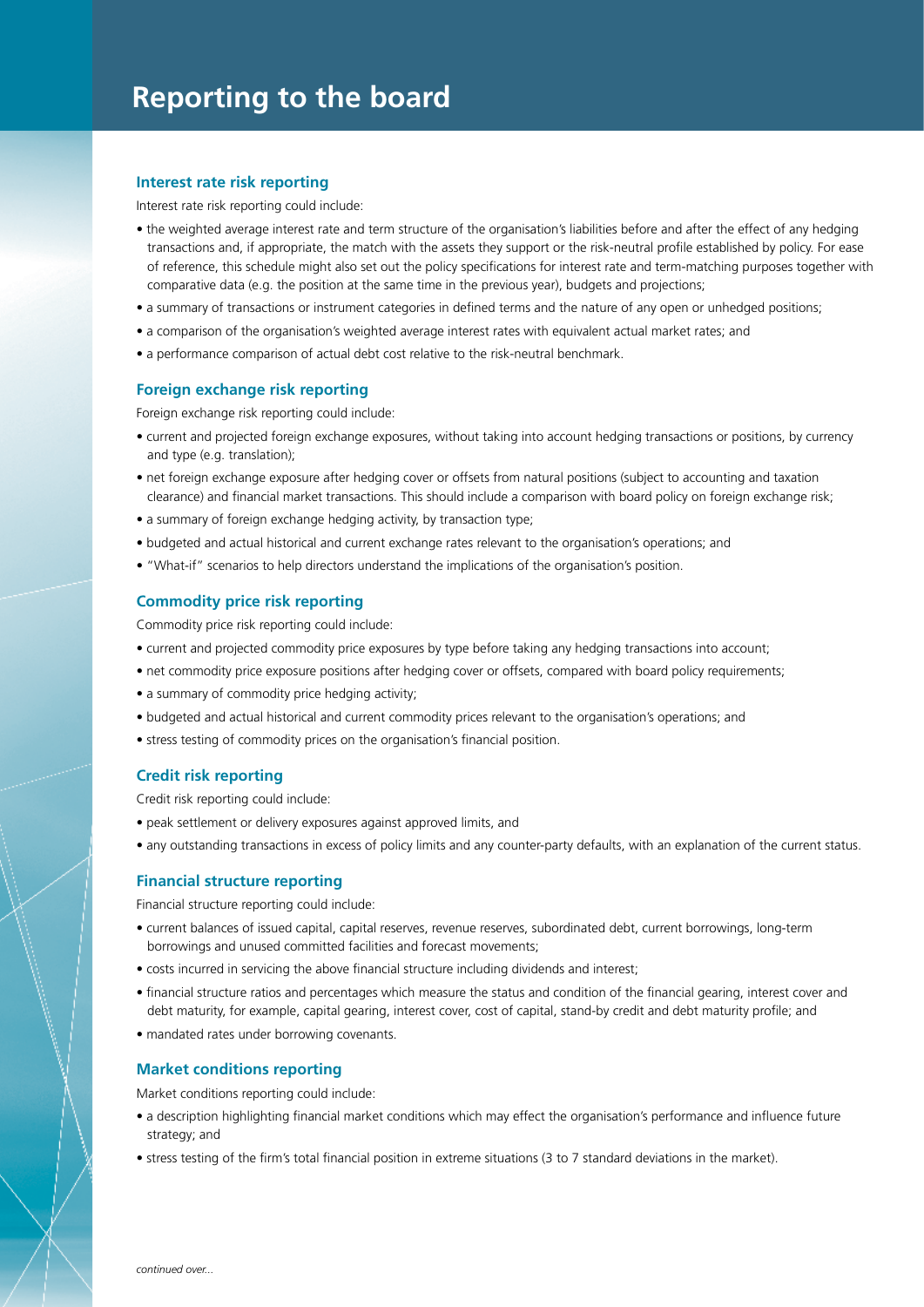## **Reporting to the board**

#### **Compliance reporting**

Compliance reporting could include:

- certification that all policies have been adhered to;
- instances where stated policies have been breached;
- reasons for the breaches and what actions, if any, have been taken to rectify the situations;
- a summary of deals outstanding or unconfirmed or that are in excess of total limits; and
- investigations into failed settlements or limit breaches.

#### **Financial results of treasury transactions**

Financial results could include:

- realised gains and losses for each risk area based on figures supplied from the general ledger by staff independent of treasury dealers;
- unrealised gains and losses on all forward and off-balance-sheet transactions identified for each risk area. Wherever possible, the result should be based on independent valuations made by accounting staff independent of treasury dealers and reflect:
- independence of data (prices, rates, etc);
- consistency of data (same source); and
- the integrity and accuracy of the valuation models.

#### **Soft issues**

These could include;

- staff changes, vacant positions;
- educational issues for directors on new products.

#### **FORMAT AND FEATURES OF REPORTS**

Because of the importance of treasury activities, reports to the board should be presented in a form that delivers clear, concise and helpful information. The detail must be sufficient to satisfy directors that they are properly informed of relevant facts. The following features will enhance the effectiveness of board reports:

- *brevity* key issues should be summarised so that the attention of the board can be focused on principles rather than minor detail;
- *forward perspective*  effective management requires a focus on the future. This includes 'testing' portfolios in simulations of changed market conditions;
- *illustration*  reports can be supported and enhanced by visual and verbal presentations. Graphical techniques and projections can explain, emphasise and highlight issues and aspects of performance. Icons and colour can also help to get a clear message across;
- *key changes*  reports should highlight changes from previous periods, including changes in underlying exposure and hedge positions;
- *integrity*  reliability and accuracy of information;
- *clarity*  key information should be clear and understandable and be relevant to the organisation; and
- *timely circulation*  written reports should be distributed to the board before the meeting to ensure that directors have time to evaluate the information and define issues that need clarification or further details.

In general avoid the use of maths and calculations.

#### **FREQUENCY OF BOARD REPORTING**

Typically, a board would have monthly meetings, although small or medium-sized companies with only executive directors may find that quarterly formal meetings are adequate.

The frequency of treasury reporting will depend on the nature of the information required, including the magnitude of risks. In normal circumstances, results of transactions and assessment of risk exposures will be reported to the monthly or other meeting at which financial results are reviewed. More frequent reports may be required if significant occurrences could affect financial results. The following are typical requirements for the frequency of reports to the board:

- *daily* reports of any significant effect on the business arising from movements in market rates as they occur or substantial fluctuations in the value of completed transactions;
- *monthly* profit or loss calculations, market conditions, performance against benchmarks, sensitivity and compliance;
- *quarterly* policy review in light of financial markets or other external influences; and
- *annually* review of policies, suitability of treasury objectives and risk parameters, funding plan and treasury performance as part of the planning cycle.